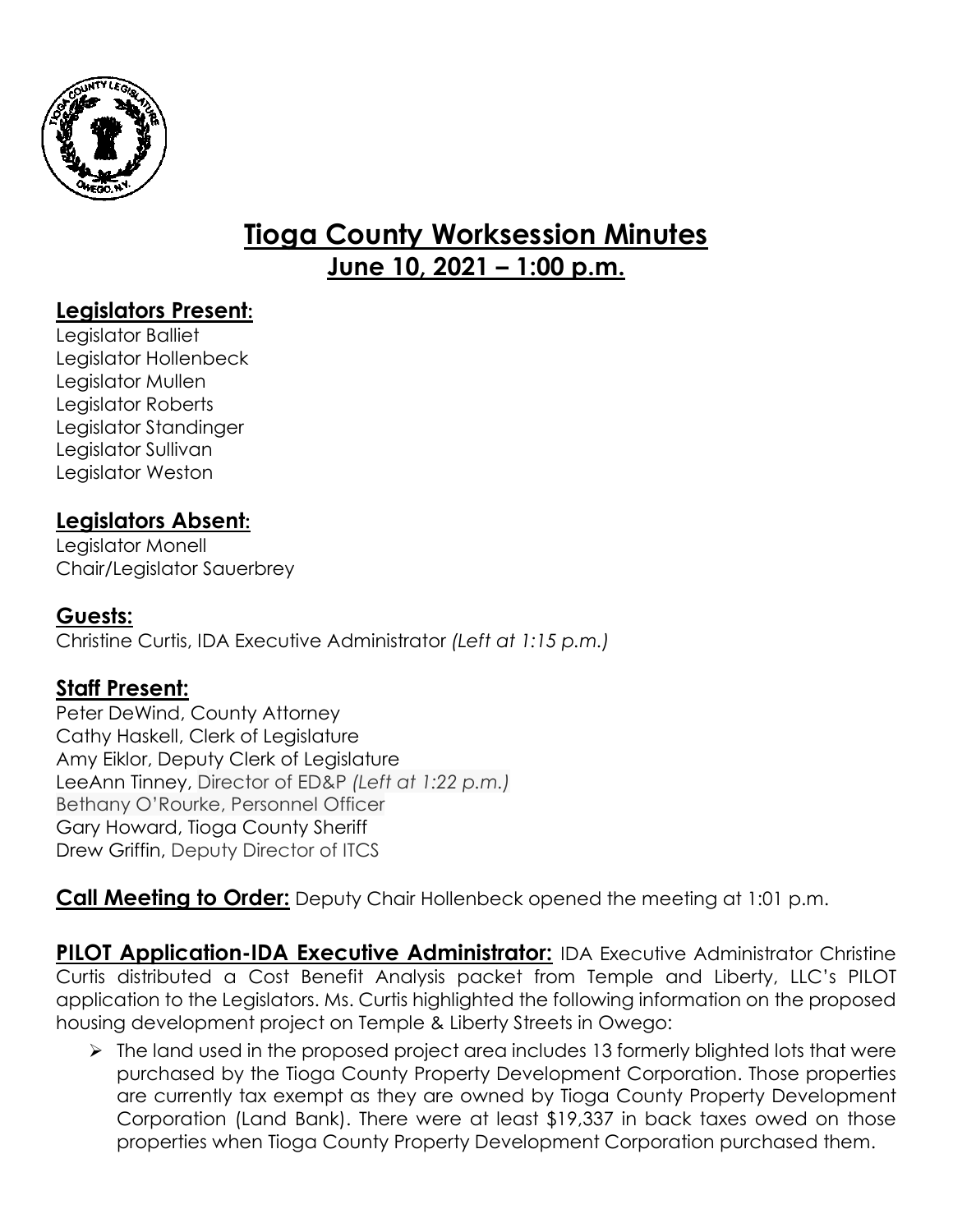- $\triangleright$  Once the housing development is complete, the properties will be managed by Tioga Opportunities on behalf of Temple and Liberty, LLC.
- Over the course of the thirty-year PILOT, the infusion of new disposable income from residents is expected to be at least \$7.88 million into the local economy.
- Over the course of the thirty-year PILOT, sewer revenue for the Village of Owego is expected to be around \$700,800.
- The Tioga County IDA is providing a local sales tax exemption estimated at \$217,213.50 for construction.
- The Tioga County IDA is providing mortgage tax exemption estimated at \$2,227.50.
- $\triangleright$  The total real property tax savings for all municipalities over the thirty-year period is \$942,215.32.
- $\triangleright$  The total cost to the County is estimated to be \$1.16 million.

Legislator Balliet inquired if the proposed housing project is in the flood plain. Ms. Curtis replied yes, the property is in the flood plain. Legislator Balliet asked if the design of the area will include any measures to protect against future flooding. Ms. Curtis reported the developer will produce a report that demonstrates that there will be no impact to surrounding properties. Ms. Curtis stated the developers will build up and fill in the area, making it optimal for flood damage prevention.

Legislator Balliet inquired if the housing project is specifically meant to fill the housing gap or if more housing developments will be needed. Ms. Curtis replied that Team Tioga and the IDA are always on the lookout for any potential new housing development in Tioga County. She reported that a 2017 Tioga County Housing Study revealed a low quantity of housing options among all income levels. Ms. Curtis stated this particular project is meant for low to moderate income tenants.

Legislator Standinger stated that would be many of the people already living in that area. Ms. Curtis responded that most of the residents from the formerly blighted properties have been relocated. Of the 13 previous units, there was a total of 21 individuals living there. Ms. Curtis anticipates a total occupancy of 117 individuals in the new housing development.

Legislator Sullivan inquired if the developers have studied the impact on traffic in the area. Ms. Curtis replied that she will follow-up with the developers to see if a traffic study will be included in part of the planning process. Ms. Curtis stated the sewer & water impact would be a net gain of 40 residential units for the Village of Owego. This amounts to roughly \$23,360 in annual revenue. Legislator Sullivan inquired about the increase in sewer & water capacity. Ms. Curtis stated she will check with Tioga County Planning Director, Elaine Jardine, and will follow-up with an email.

Legislator Sullivan asked how many stories the buildings would be. Ms. Curtis responded the 33-unit apartment building will be 3 stories tall. Ms. Curtis was not certain about the townhouses, but she stated it will be 2 stories, at most. Legislator Sullivan asked if there will be a parking lot. Ms. Curtis reported there will be a parking lot, accommodating one vehicle per apartment, for a total of 45 parking spaces. Legislator Sullivan stated many families are twocar families. Legislator Sullivan expressed concern about the lack of parking, as well as the impact on water, sewer, and increased traffic. Legislator Sullivan said she would like more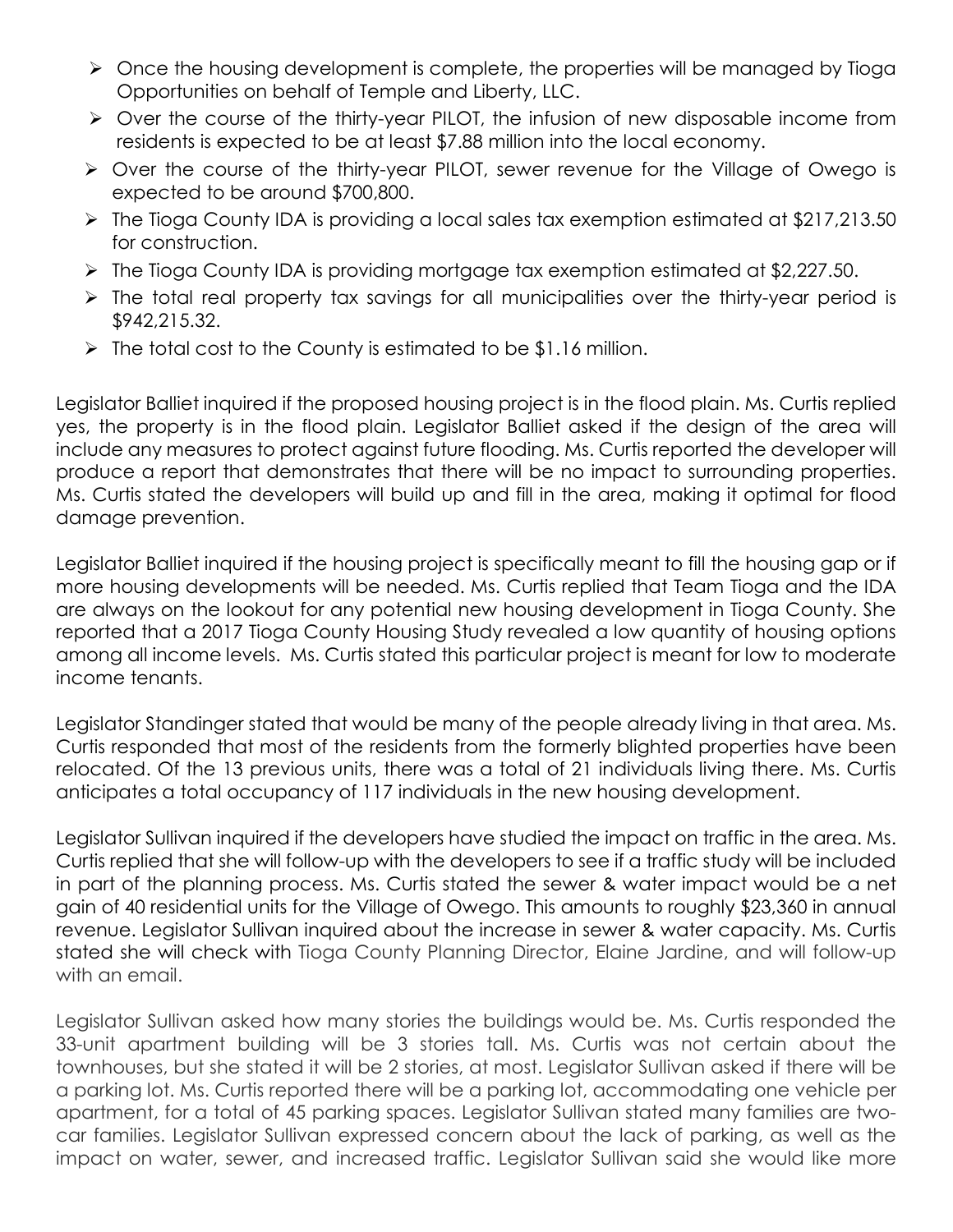information on the project, including maps. Ms. Curtis passed around a map of the 13 properties that the development would encompass. Legislator Sullivan replied that she would like a map of what the project is expected to look like. Ms. Curtis stated the developers have a site plan that she will include in the follow-up email.

Legislator Sullivan asked Ms. Curtis what she was asking the Legislature to do today. Ms. Curtis responded that she would like the Legislature to consider writing a letter of support for the IDA, on behalf of the County. Ms. Curtis explained that she will be presenting at the 3 other taxing locations the proposed project impacts. She stated there will be a public hearing on June 23rd, and the PILOT application will be approved or denied by July. Legislator Sullivan asked what date Ms. Curtis needs the letter by. Ms. Curtis replied by the end of June.

**Approval of Worksession Minutes:** On motion of Legislator Roberts, seconded by Legislator Sullivan and unanimously carried, the May 20, 2021 Legislative Worksession minutes were approved.

Action Items: Currently, there are no action items.

**Legislative Support:** Legislative Clerk Haskell asked for approval of the May 6, 2021 Legislative Support committee minutes. On motion of Legislator Roberts, seconded by Legislator Sullivan and unanimously carried, the minutes were approved.

Ms. Haskell went over the Legislative Support Agenda and reported the following:

- Ms. Haskell reported she spoke with Chief Information Officer, Douglas Camin, regarding the Xerox copier outside the Legislative Office. She explained that other departments use the copier and their usage is charged back to their respective departments. It no longer proves beneficial to continue to have Charles Root break down usage department by department. Ms. Haskell has agreed to absorb the monthly service bill and copy charges for all users. Ms. Haskell explained she agreed to absorb the cost with the understanding that the usage would be an insignificant amount. She reported over the last few months, the copier bill was around \$46 per month, with the Legislative Office use roughly \$32 per month of that. Should the usage cost increase significantly, Ms. Haskell will revisit the practice.
- As of May 28, 2021, Ms. Haskell reported she is no longer issuing daily press releases regarding COVID-19 numbers. However, daily statistical information is still being posted to the County website. Ms. Haskell still sends numbers to GIS Manager, William Ostrander, who tracks the data on his website.
- Ms. Haskell reported that Tioga County has a 911 Surcharge Bill waiting to be moved by the New York State Legislature noting June 10<sup>th</sup> marked the last day of the Legislative session in Albany. As of June 2<sup>nd</sup>, there has been no movement on that Bill. **Legislative Clerk Haskell received an email from Senator Fred Akshar's office later in the evening on June 10th. Mr. Akshar's office reported the 911 Bill has passed the Senate. With the passage in both houses, the Bill is waiting to be signed by Governor Cuomo.**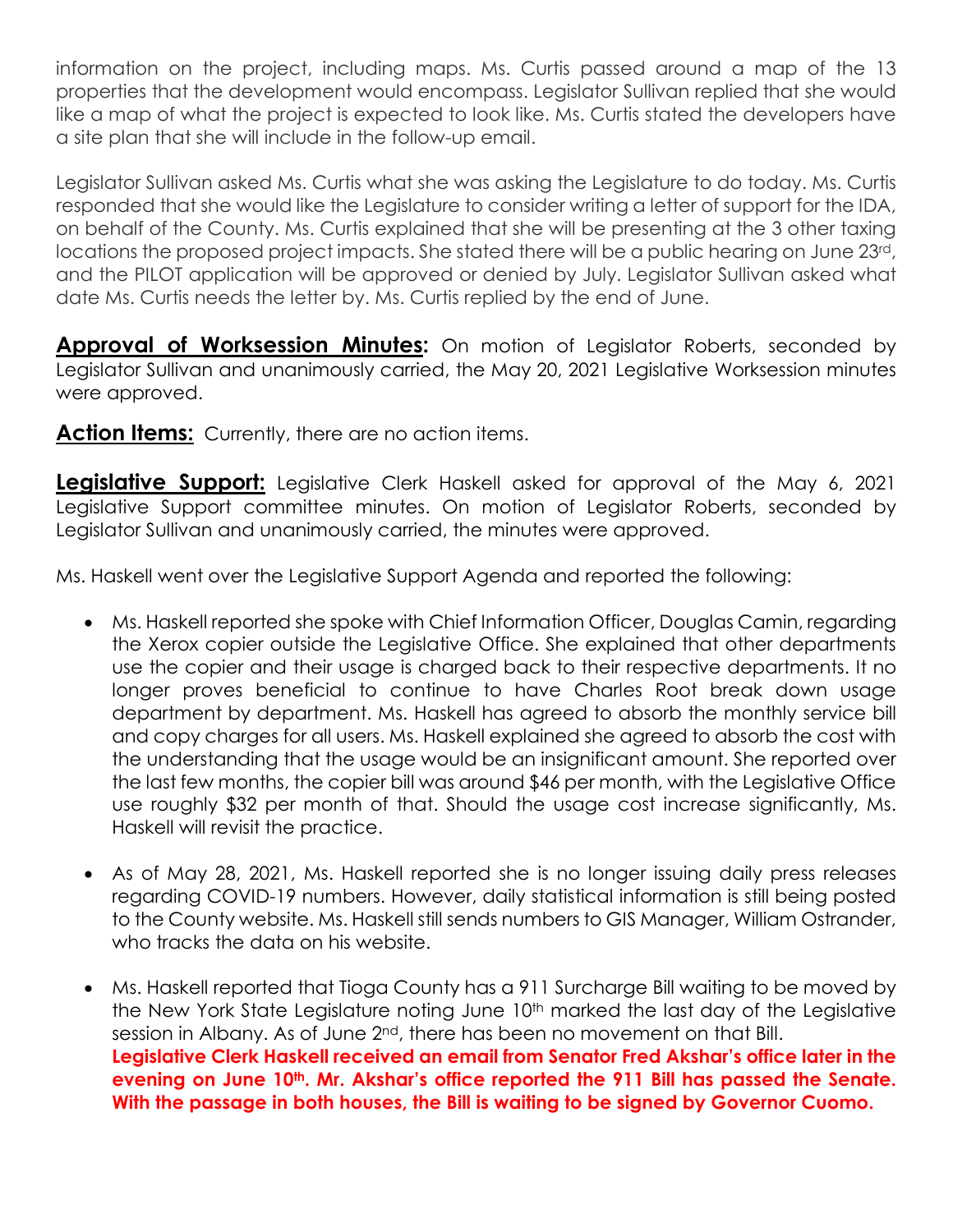- Ms. Haskell reported Mr. Camin sent an email to all employees, including the Legislators, regarding Security Awareness Training. This training is required by all those that use the County computer system. As the email will be sent directly to the Legislators, Ms. Haskell has no way of tracking who completed the training.
- Ms. Haskell will be on vacation from June 28<sup>th</sup>-July 2<sup>nd</sup>.

**Resolutions:** Ms. Haskell reviewed the agenda and resolutions for the June 15, 2021 Legislature meeting with discussion occurring on the following:

 *Authorization For the Department of Economic Development and Planning to Submit an Application and Administer a USDA Community Facilities Direct Loan and Grant for Village of Nichols Equipment Purchase-* Legislator Sullivan asked if the Village of Nichols will be purchasing equipment that will also be used by other municipalities. Director of ED&P, LeeAnn Tinney, replied yes. Ms. Tinney explained the Town and Village of Owego, Tioga County, and the Village of Nichols all expressed interest in this shared service. Legislator Sullivan inquired if the funding was part-grant and part-loan. Ms. Tinney stated the Village of Nichols will be fully responsible for the loan. The other municipalities will not be on the loan paperwork, but they did issue letters indicating they will be contributing funds towards the loan. Legislator Sullivan asked what type of equipment the purchase is for. Ms. Tinney replied a sweeper, vacuum, and truck unit.

## **Other**:

 *Chief Information Officer Interview Committee Discussion:* Legislator Sullivan reported Chief Information Officer, Douglas Camin, will be leaving Tioga County to work for Broome County at the end of July. The job vacancy has been posted on the County website. Legislator Sullivan stated an interview committee will be formed in order to find a candidate to fill Mr. Camin's position. Legislator Sullivan explained that she, Chair Sauerbrey, and Legislator Balliet intend to be on the committee. She asked for volunteers, but none agreed. As a result, Legislator Roberts was asked by Legislator Sullivan to be a member of that committee.

Ms. Haskell asked Legislator Sullivan if she would like Chair Sauerbrey to establish an Interview Committee at the June 15<sup>th</sup>, 2021 Legislative Meeting. Legislator Sullivan replied yes. She would also like to include Personnel Officer, Bethany O'Rourke, on the committee, as well as Mr. Camin. As it stands, the committee is expected to be comprised of Chair Sauerbrey, Legislator Sullivan, Legislator Balliet, Legislator Roberts, Mr. Camin, and Personnel Officer O'Rourke. There was a brief discussion about the potential of an even number of committee members. Legislator Sullivan stated she will get back to Ms. Haskell with a more definitive answer about potential committee members.

Legislator Sullivan reported the transition period depends on when a candidate is selected. She hopes to have a brief period of overlap with Mr. Camin and the new candidate both in the office. Legislator Sullivan suggested having an agreement with Mr. Camin to consult with the candidate in the weeks following his departure.